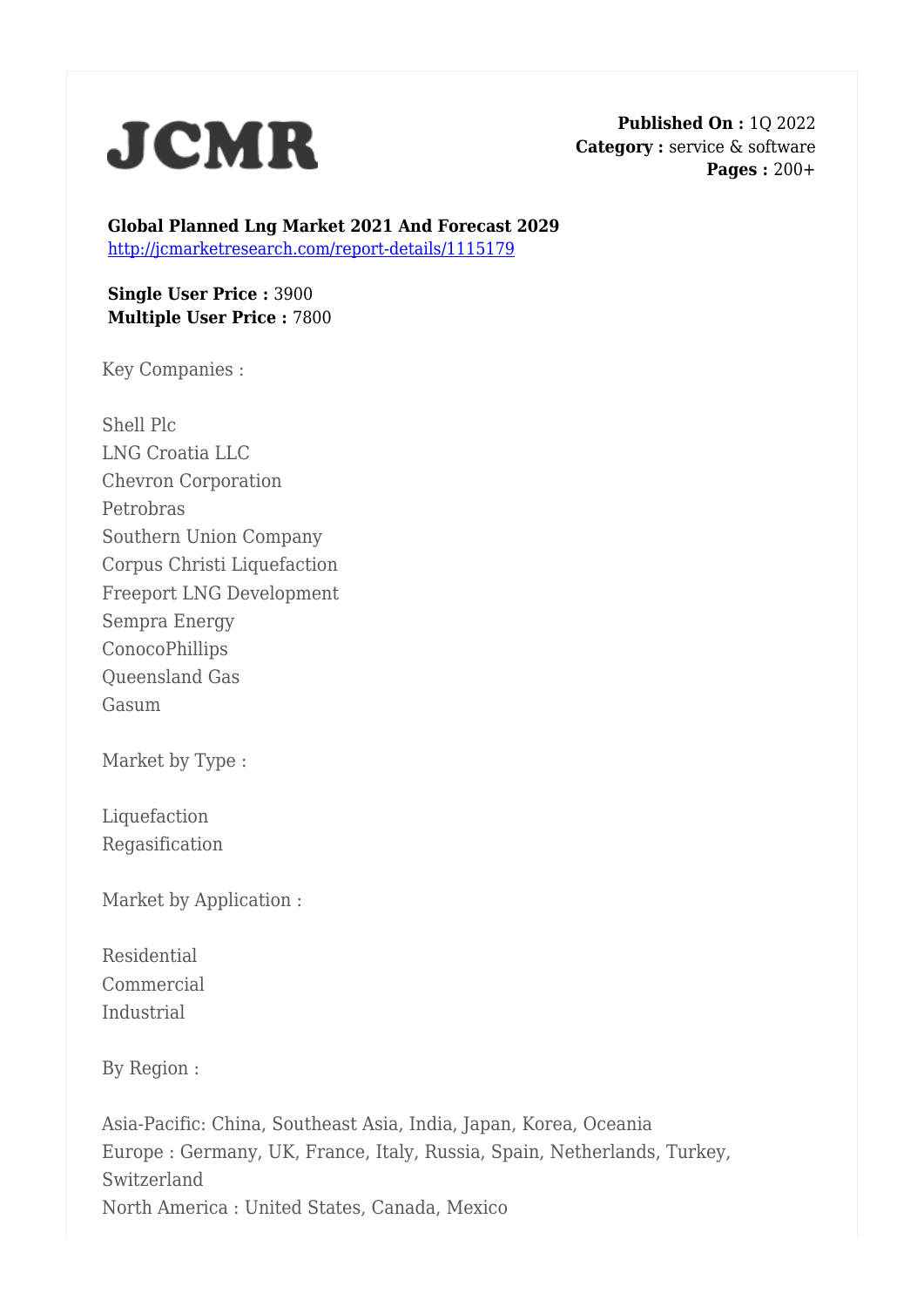Middle East & Africa : GCC, North Africa, South Africa South America : Brazil, Argentina, Columbia, Chile, Peru

Chapter 1 Global Planned LNG Market Overview

- 1.1 Introduction
- 1.2 Taxonomy
- 1.2.1 By Product Type & End User
- 1.2.2 By Region
- 1.3 Drivers for Planned LNG Market
- 1.4 Restraints for Planned LNG Market
- 1.5 Opportunities for Planned LNG Market
- 1.6 Trends for Planned LNG Market
- 1.7 COVID-19 Impact Assessment on Planned LNG Industry
- 1.8 Macro-economic Factors
- 1.9 Regulatory Framework
- 1.10 Pricing Analysis by Region, 2020
- 1.11 Opportunity Map Analysis
- 1.12 Opportunity Orbits
- 1.13 Market Investment Feasibility Index
- 1.14 PEST Analysis
- 1.15 PORTERS Five Force Analysis
- 1.16 Go to Market Strategy
- 1.17 Value Chain Analysis
- 1.18 Cost Structure Analysis
- 1.19 Regional Market Share and BPS Analysis

Chapter 2 Global Planned LNG Market Overview

2.1 Global Planned LNG Market by Product Type

2.1.1 Global Planned LNG Market Value (US\$ Mn) and Volume (Units) Comparison by Product Type (2013-2029)

2.1.2 Global Planned LNG Market Value (US\$ Mn) and Volume (Units) Market Share by Product Type in 2019

2.1.3 Global Planned LNG Market Attractiveness Analysis by Product Type, (2013-2020)

2.2 Global Planned LNG Market by End User

2.2.1 Global Planned LNG Market Value (US\$ Mn) and Volume (Units) Comparison by End User (2013-2029)

2.2.2 Global Planned LNG Market Value (US\$ Mn) and Volume (Units) Market Share by End User in 2019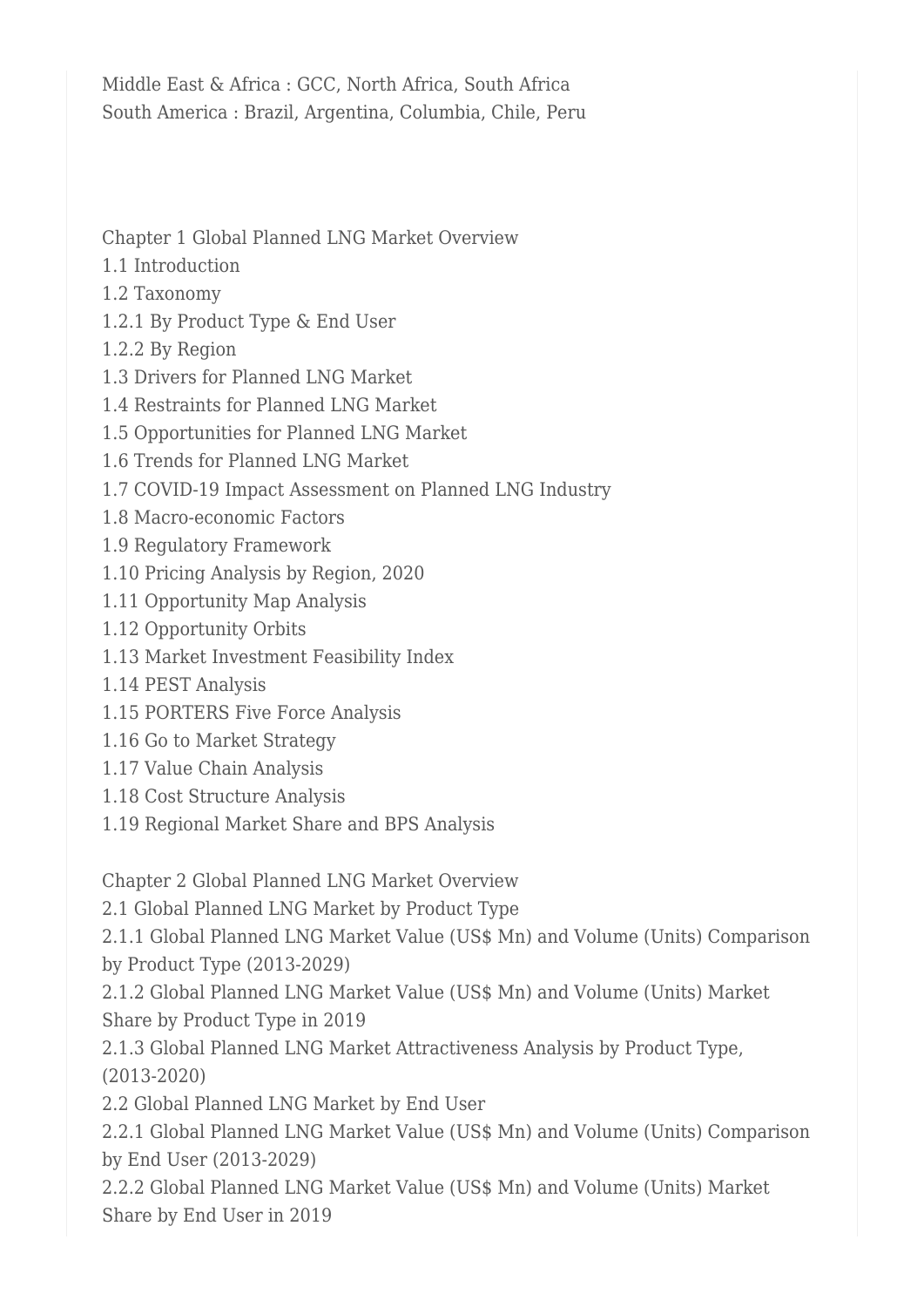2.2.3 Global Planned LNG Market Attractiveness Analysis by End User, (2013-2020) 2.3 Global Planned LNG Market by Region

2.3.1 Global Planned LNG Market Value (US\$ Mn) and Volume (Units) Comparison by Region (2013-2029)

2.3.2 Global Planned LNG Market Value (US\$ Mn) and Volume (Units) Market Share by Region in 2019

2.3.3 Global Planned LNG Market Attractiveness Analysis by Region, (2013-2020) 2.4 Global Planned LNG Market Outlook (2013-2029)

2.4.1 Global Planned LNG Market Value (US\$ Mn) and Volume (Units) (2013-2020)

2.4.2 Global Planned LNG Market Value (US\$ Mn) and Volume (Units) (2021-2029)

2.5 Global Planned LNG Market Value (US\$ Mn) and Volume (Units) by Regions

2.5.1 Global Planned LNG Market Value (US\$ Mn) and Volume (Units) Comparison by Region (2013-2020)

2.5.2 Global Planned LNG Market Value (US\$ Mn) and Volume (Units) Comparison by Region (2021-2029)

2.6 Global Planned LNG Market Value (US\$ Mn) and Volume (Units) by Product Type

2.6.1 Global Planned LNG Market Value (US\$ Mn) and Volume (Units) Comparison by Product Type (2013-2020)

2.6.2 Global Planned LNG Market Value (US\$ Mn) and Volume (Units) Comparison by Product Type (2021-2029)

2.7 Global Planned LNG Market Value (US\$ Mn) and Volume (Units) by End User

2.7.1 Global Planned LNG Market Value (US\$ Mn) and Volume (Units) Comparison by End User (2013-2020)

2.7.2 Global Planned LNG Market Value (US\$ Mn) and Volume (Units) Comparison by End User (2021-2029)

2.8 Global Planned LNG Market Y-o-Y Growth Rate Comparison (2014-2029)

2.8.1 Global Planned LNG Market Y-o-Y Growth Rate by Region

2.8.2 Global Planned LNG Market Y-o-Y Growth Rate by Product Type

2.8.3 Global Planned LNG Market Y-o-Y Growth Rate by End User

2.9 Global Planned LNG Market Share Comparison (2013-2029)

2.9.1 Global Planned LNG Market Share by Region

2.9.2 Global Planned LNG Market Share by Product Type

2.9.3 Global Planned LNG Market Share by End User

Chapter 3 North America Planned LNG Market Overview

3.1 North America Planned LNG Market by Product Type

3.1.1 North America Planned LNG Market Value (US\$ Mn) and Volume (Units) Comparison by Product Type (2013-2029)

3.1.2 North America Planned LNG Market Value (US\$ Mn) and Volume (Units) Market Share by Product Type in 2019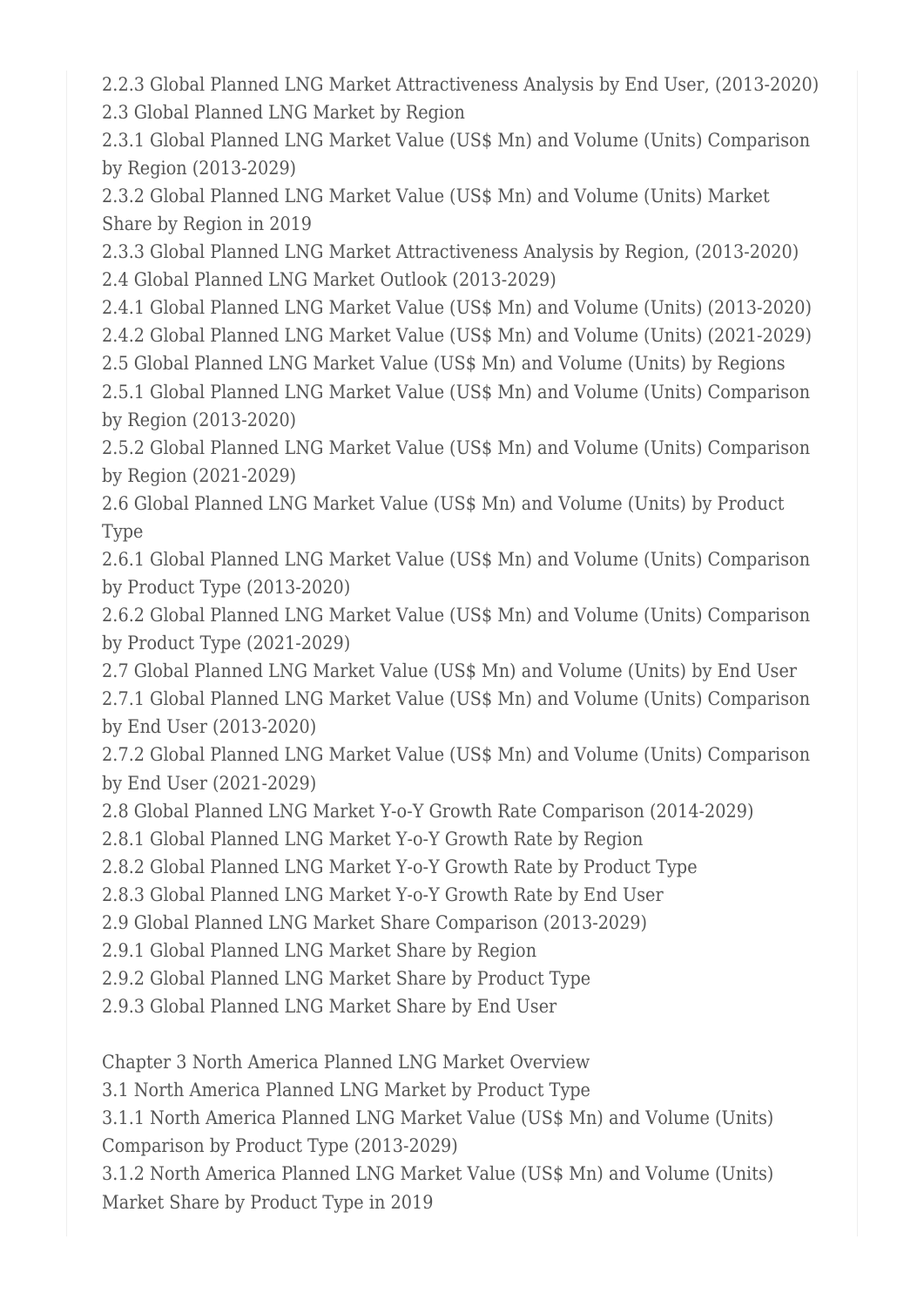3.1.3 North America Planned LNG Market Attractiveness Analysis by Product Type, (2013-2020)

3.2 North America Planned LNG Market by End User

3.2.1 North America Planned LNG Market Value (US\$ Mn) and Volume (Units) Comparison by End User (2013-2029)

3.2.2 North America Planned LNG Market Value (US\$ Mn) and Volume (Units) Market Share by End User in 2019

3.2.3 North America Planned LNG Market Attractiveness Analysis by End User, (2013-2020)

3.3 North America Planned LNG Market by Region

3.3.1 North America Planned LNG Market Value (US\$ Mn) and Volume (Units) Comparison by Region (2013-2029)

3.3.2 North America Planned LNG Market Value (US\$ Mn) and Volume (Units) Market Share by Region in 2019

3.3.3 North America Planned LNG Market Attractiveness Analysis by Region, (2013-2020)

3.4 North America Planned LNG Market Outlook (2013-2029)

3.4.1 North America Planned LNG Market Value (US\$ Mn) and Volume (Units) (2013-2020)

3.4.2 North America Planned LNG Market Value (US\$ Mn) and Volume (Units) (2021-2029)

3.5 North America Planned LNG Market Value (US\$ Mn) and Volume (Units) by Regions

3.5.1 North America Planned LNG Market Value (US\$ Mn) and Volume (Units) Comparison by Region (2013-2020)

3.5.2 North America Planned LNG Market Value (US\$ Mn) and Volume (Units) Comparison by Region (2021-2029)

3.6 North America Planned LNG Market Value (US\$ Mn) and Volume (Units) by Product Type

3.6.1 North America Planned LNG Market Value (US\$ Mn) and Volume (Units) Comparison by Product Type (2013-2020)

3.6.2 North America Planned LNG Market Value (US\$ Mn) and Volume (Units) Comparison by Product Type (2021-2029)

3.7 North America Planned LNG Market Value (US\$ Mn) and Volume (Units) by End User

3.7.1 North America Planned LNG Market Value (US\$ Mn) and Volume (Units) Comparison by End User (2013-2020)

3.7.2 North America Planned LNG Market Value (US\$ Mn) and Volume (Units) Comparison by End User (2021-2029)

3.8 North America Planned LNG Market Y-o-Y Growth Rate Comparison (2014-2029)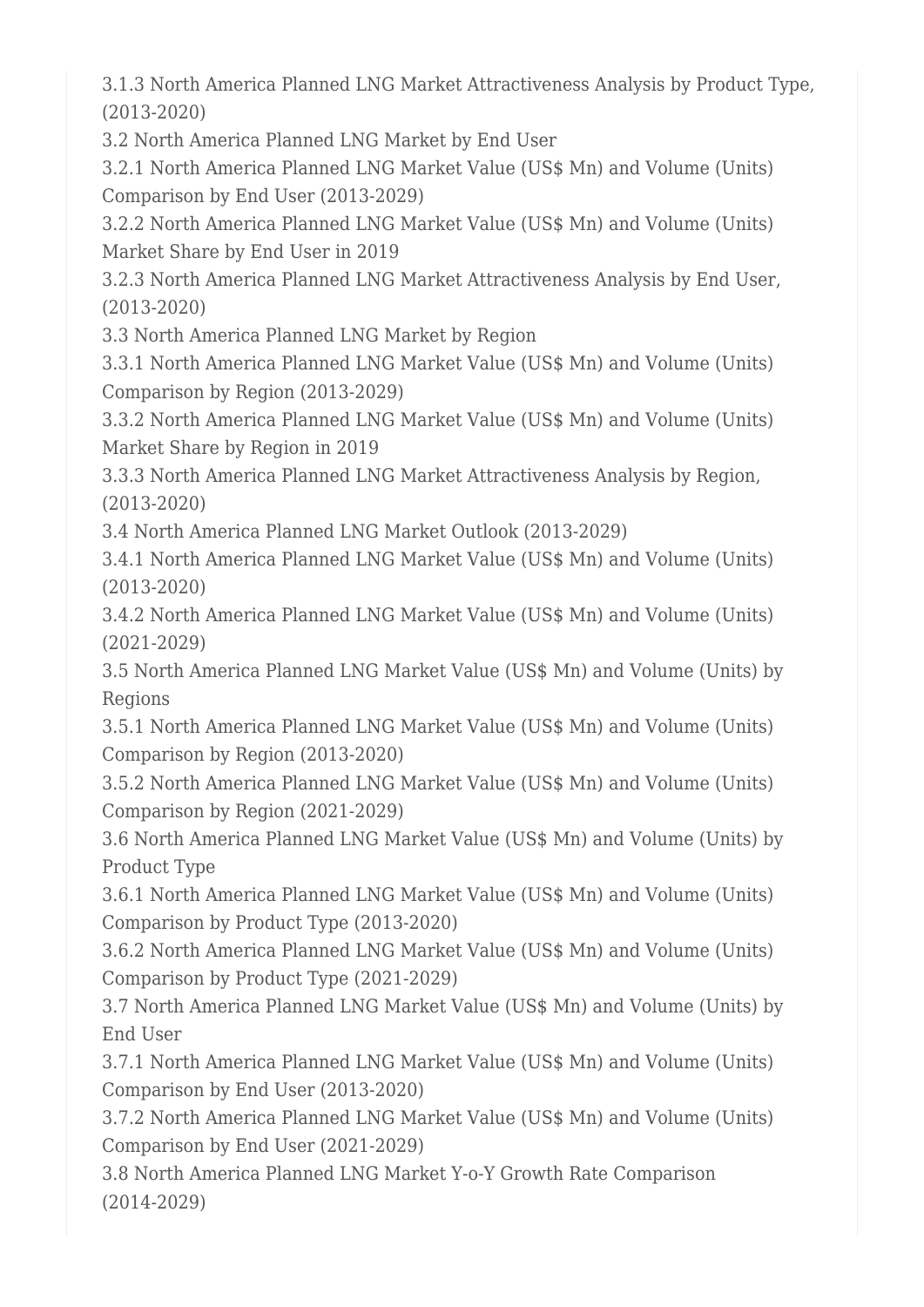3.8.1 North America Planned LNG Market Y-o-Y Growth Rate by Region

3.8.2 North America Planned LNG Market Y-o-Y Growth Rate by Product Type

3.8.3 North America Planned LNG Market Y-o-Y Growth Rate by End User

3.9 North America Planned LNG Market Share Comparison (2013-2029)

3.9.1 North America Planned LNG Market Share by Region

3.9.2 North America Planned LNG Market Share by Product Type

3.9.3 North America Planned LNG Market Share by End User

Chapter 4 Europe Planned LNG Market Overview

4.1 Europe Planned LNG Market by Product Type

4.1.1 Europe Planned LNG Market Value (US\$ Mn) and Volume (Units) Comparison by Product Type (2013-2029)

4.1.2 Europe Planned LNG Market Value (US\$ Mn) and Volume (Units) Market Share by Product Type in 2019

4.1.3 Europe Planned LNG Market Attractiveness Analysis by Product Type, (2013-2020)

4.2 Europe Planned LNG Market by End User

4.2.1 Europe Planned LNG Market Value (US\$ Mn) and Volume (Units) Comparison by End User (2013-2029)

4.2.2 Europe Planned LNG Market Value (US\$ Mn) and Volume (Units) Market Share by End User in 2019

4.2.3 Europe Planned LNG Market Attractiveness Analysis by End User, (2013-2020)

4.3 Europe Planned LNG Market by Region

4.3.1 Europe Planned LNG Market Value (US\$ Mn) and Volume (Units) Comparison by Region (2013-2029)

4.3.2 Europe Planned LNG Market Value (US\$ Mn) and Volume (Units) Market Share by Region in 2019

4.3.3 Europe Planned LNG Market Attractiveness Analysis by Region, (2013-2020) 4.4 Europe Planned LNG Market Outlook (2013-2029)

4.4.1 Europe Planned LNG Market Value (US\$ Mn) and Volume (Units) (2013-2020)

4.4.2 Europe Planned LNG Market Value (US\$ Mn) and Volume (Units) (2021-2029)

4.5 Europe Planned LNG Market Value (US\$ Mn) and Volume (Units) by Regions

4.5.1 Europe Planned LNG Market Value (US\$ Mn) and Volume (Units) Comparison by Region (2013-2020)

4.5.2 Europe Planned LNG Market Value (US\$ Mn) and Volume (Units) Comparison by Region (2021-2029)

4.6 Europe Planned LNG Market Value (US\$ Mn) and Volume (Units) by Product Type

4.6.1 Europe Planned LNG Market Value (US\$ Mn) and Volume (Units) Comparison by Product Type (2013-2020)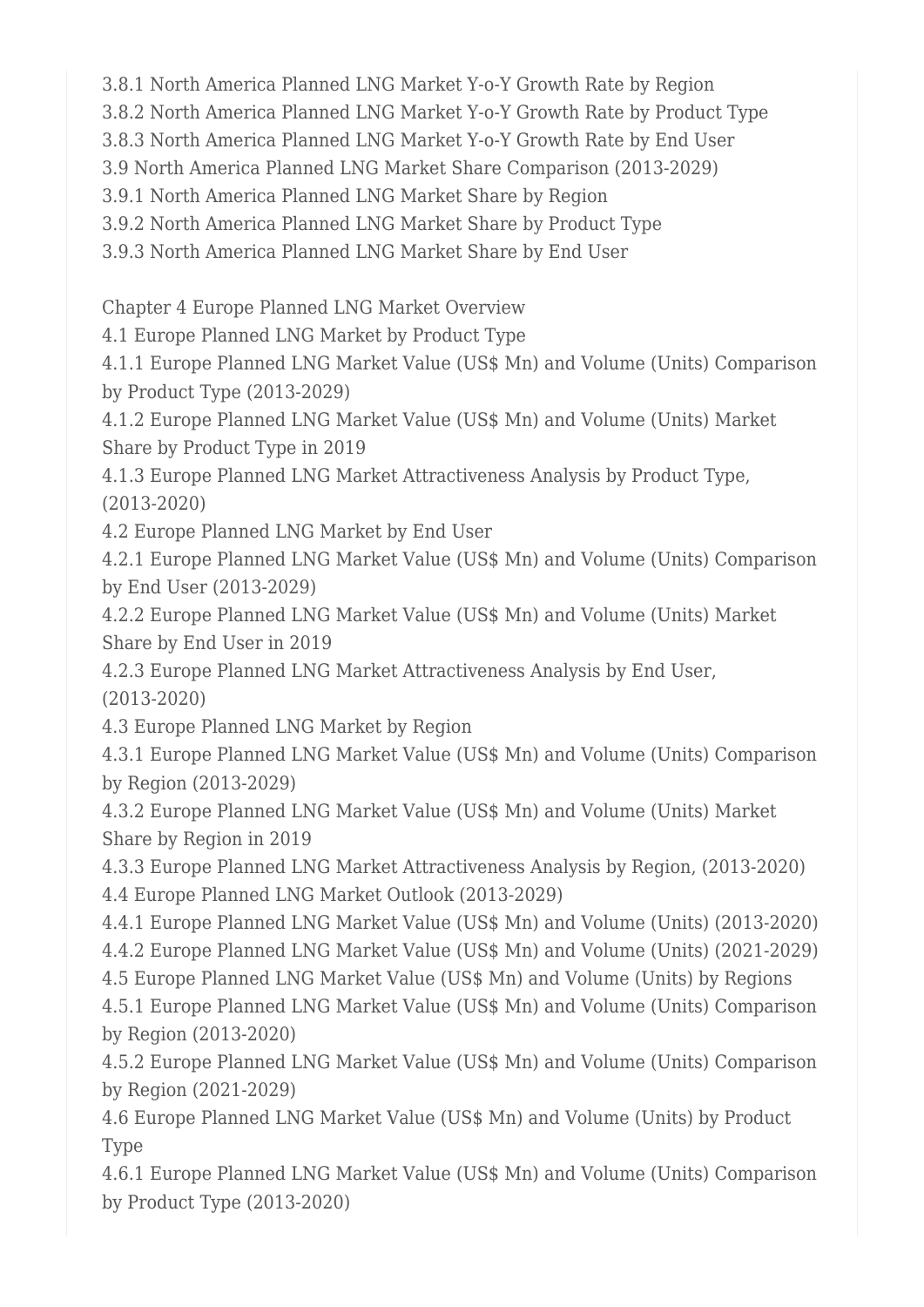4.6.2 Europe Planned LNG Market Value (US\$ Mn) and Volume (Units) Comparison by Product Type (2021-2029)

4.7 Europe Planned LNG Market Value (US\$ Mn) and Volume (Units) by End User 4.7.1 Europe Planned LNG Market Value (US\$ Mn) and Volume (Units) Comparison by End User (2013-2020)

4.7.2 Europe Planned LNG Market Value (US\$ Mn) and Volume (Units) Comparison by End User (2021-2029)

4.8 Europe Planned LNG Market Y-o-Y Growth Rate Comparison (2014-2029)

4.8.1 Europe Planned LNG Market Y-o-Y Growth Rate by Region

4.8.2 Europe Planned LNG Market Y-o-Y Growth Rate by Product Type

4.8.3 Europe Planned LNG Market Y-o-Y Growth Rate by End User

4.9 Europe Planned LNG Market Share Comparison (2013-2029)

4.9.1 Europe Planned LNG Market Share by Region

4.9.2 Europe Planned LNG Market Share by Product Type

4.9.3 Europe Planned LNG Market Share by End User

Chapter 5 Asia Pacific Planned LNG Market Overview

5.1 Asia Pacific Planned LNG Market by Product Type

5.1.1 Asia Pacific Planned LNG Market Value (US\$ Mn) and Volume (Units) Comparison by Product Type (2013-2029)

5.1.2 Asia Pacific Planned LNG Market Value (US\$ Mn) and Volume (Units) Market Share by Product Type in 2019

5.1.3 Asia Pacific Planned LNG Market Attractiveness Analysis by Product Type, (2013-2020)

5.2 Asia Pacific Planned LNG Market by End User

5.2.1 Asia Pacific Planned LNG Market Value (US\$ Mn) and Volume (Units) Comparison by End User (2013-2029)

5.2.2 Asia Pacific Planned LNG Market Value (US\$ Mn) and Volume (Units) Market Share by End User in 2019

5.2.3 Asia Pacific Planned LNG Market Attractiveness Analysis by End User, (2013-2020)

5.3 Asia Pacific Planned LNG Market by Region

5.3.1 Asia Pacific Planned LNG Market Value (US\$ Mn) and Volume (Units) Comparison by Region (2013-2029)

5.3.2 Asia Pacific Planned LNG Market Value (US\$ Mn) and Volume (Units) Market Share by Region in 2019

5.3.3 Asia Pacific Planned LNG Market Attractiveness Analysis by Region, (2013-2020)

5.4 Asia Pacific Planned LNG Market Outlook (2013-2029)

5.4.1 Asia Pacific Planned LNG Market Value (US\$ Mn) and Volume (Units) (2013-2020)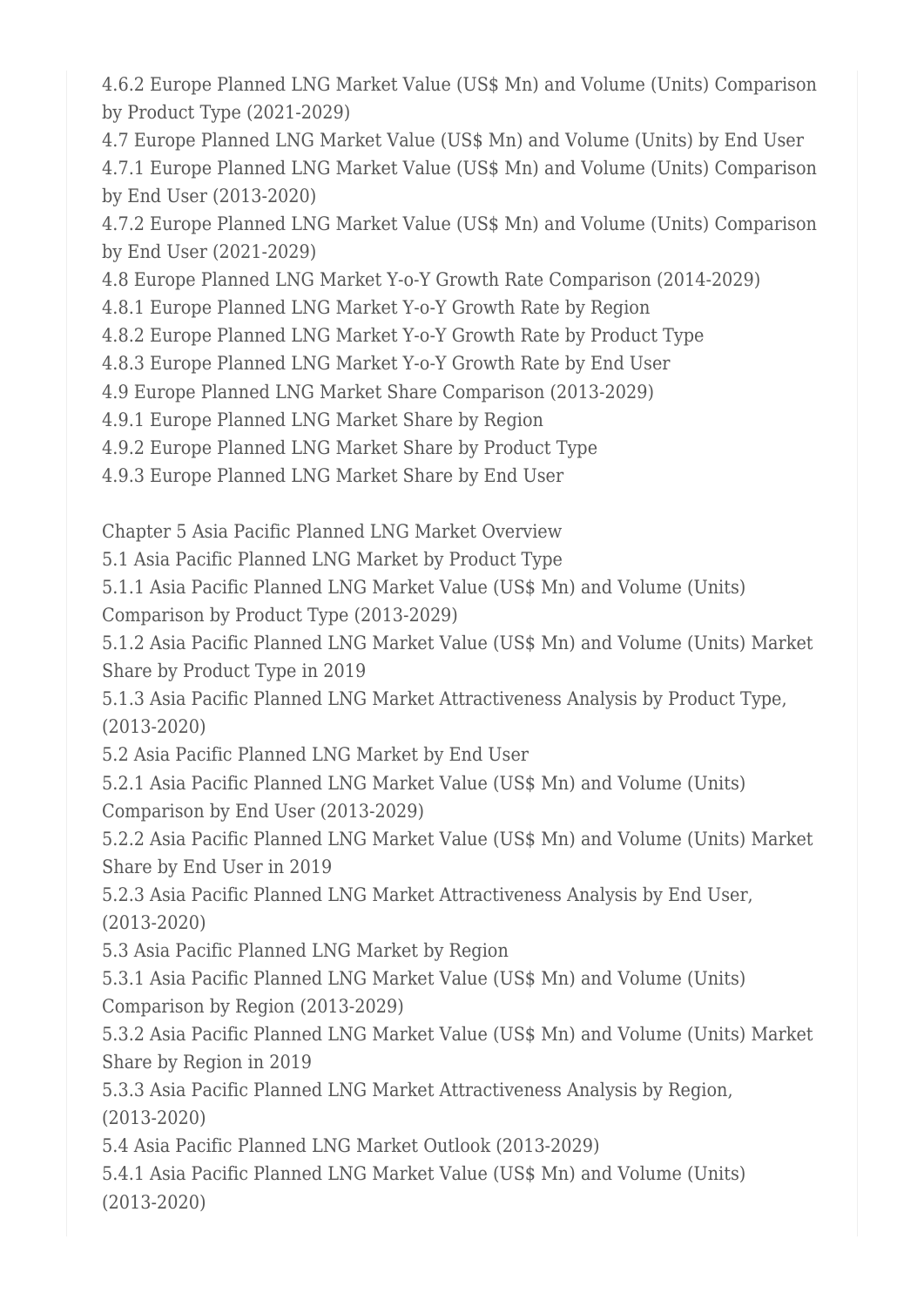5.4.2 Asia Pacific Planned LNG Market Value (US\$ Mn) and Volume (Units) (2021-2029)

5.5 Asia Pacific Planned LNG Market Value (US\$ Mn) and Volume (Units) by Regions

5.5.1 Asia Pacific Planned LNG Market Value (US\$ Mn) and Volume (Units) Comparison by Region (2013-2020)

5.5.2 Asia Pacific Planned LNG Market Value (US\$ Mn) and Volume (Units) Comparison by Region (2021-2029)

5.6 Asia Pacific Planned LNG Market Value (US\$ Mn) and Volume (Units) by Product Type

5.6.1 Asia Pacific Planned LNG Market Value (US\$ Mn) and Volume (Units) Comparison by Product Type (2013-2020)

5.6.2 Asia Pacific Planned LNG Market Value (US\$ Mn) and Volume (Units) Comparison by Product Type (2021-2029)

5.7 Asia Pacific Planned LNG Market Value (US\$ Mn) and Volume (Units) by End User

5.7.1 Asia Pacific Planned LNG Market Value (US\$ Mn) and Volume (Units) Comparison by End User (2013-2020)

5.7.2 Asia Pacific Planned LNG Market Value (US\$ Mn) and Volume (Units) Comparison by End User (2021-2029)

5.8 Asia Pacific Planned LNG Market Y-o-Y Growth Rate Comparison (2014-2029)

5.8.1 Asia Pacific Planned LNG Market Y-o-Y Growth Rate by Region

5.8.2 Asia Pacific Planned LNG Market Y-o-Y Growth Rate by Product Type

5.8.3 Asia Pacific Planned LNG Market Y-o-Y Growth Rate by End User

5.9 Asia Pacific Planned LNG Market Share Comparison (2013-2029)

5.9.1 Asia Pacific Planned LNG Market Share by Region

5.9.2 Asia Pacific Planned LNG Market Share by Product Type

5.9.3 Asia Pacific Planned LNG Market Share by End User

## **Chapter 6 South America Planned LNG Market Overview**

6.1 South America Planned LNG Market by Product Type

6.1.1 South America Planned LNG Market Value (US\$ Mn) and Volume (Units)

Comparison by Product Type (2013-2029)

6.1.2 South America Planned LNG Market Value (US\$ Mn) and Volume (Units) Market Share by Product Type in 2019

6.1.3 South America Planned LNG Market Attractiveness Analysis by Product Type, (2013-2020)

6.2 South America Planned LNG Market by End User

6.2.1 South America Planned LNG Market Value (US\$ Mn) and Volume (Units) Comparison by End User (2013-2029)

6.2.2 South America Planned LNG Market Value (US\$ Mn) and Volume (Units)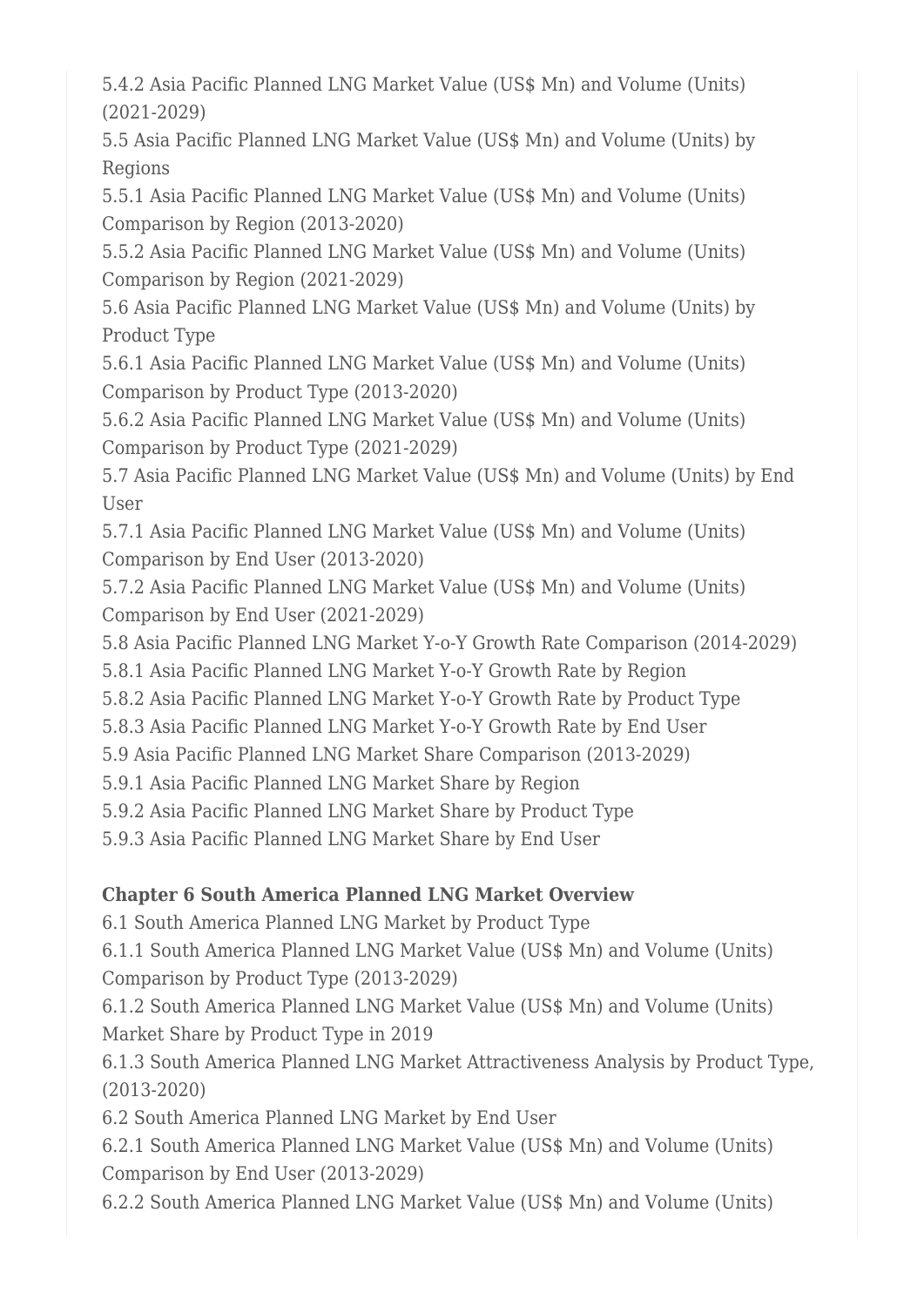Market Share by End User in 2019

6.2.3 South America Planned LNG Market Attractiveness Analysis by End User, (2013-2020)

6.3 South America Planned LNG Market by Region

6.3.1 South America Planned LNG Market Value (US\$ Mn) and Volume (Units) Comparison by Region (2013-2029)

6.3.2 South America Planned LNG Market Value (US\$ Mn) and Volume (Units) Market Share by Region in 2019

6.3.3 South America Planned LNG Market Attractiveness Analysis by Region, (2013-2020)

6.4 South America Planned LNG Market Outlook (2013-2029)

6.4.1 South America Planned LNG Market Value (US\$ Mn) and Volume (Units) (2013-2020)

6.4.2 South America Planned LNG Market Value (US\$ Mn) and Volume (Units) (2021-2029)

6.5 South America Planned LNG Market Value (US\$ Mn) and Volume (Units) by Regions

6.5.1 South America Planned LNG Market Value (US\$ Mn) and Volume (Units) Comparison by Region (2013-2020)

6.5.2 South America Planned LNG Market Value (US\$ Mn) and Volume (Units) Comparison by Region (2021-2029)

6.6 South America Planned LNG Market Value (US\$ Mn) and Volume (Units) by Product Type

6.6.1 South America Planned LNG Market Value (US\$ Mn) and Volume (Units) Comparison by Product Type (2013-2020)

6.6.2 South America Planned LNG Market Value (US\$ Mn) and Volume (Units) Comparison by Product Type (2021-2029)

6.7 South America Planned LNG Market Value (US\$ Mn) and Volume (Units) by End User

6.7.1 South America Planned LNG Market Value (US\$ Mn) and Volume (Units) Comparison by End User (2013-2020)

6.7.2 South America Planned LNG Market Value (US\$ Mn) and Volume (Units) Comparison by End User (2021-2029)

6.8 South America Planned LNG Market Y-o-Y Growth Rate Comparison (2014-2029)

6.8.1 South America Planned LNG Market Y-o-Y Growth Rate by Region

6.8.2 South America Planned LNG Market Y-o-Y Growth Rate by Product Type

6.8.3 South America Planned LNG Market Y-o-Y Growth Rate by End User

6.9 South America Planned LNG Market Share Comparison 2013-2029

6.9.1 South America Planned LNG Market Share by Region

6.9.2 South America Planned LNG Market Share by Product Type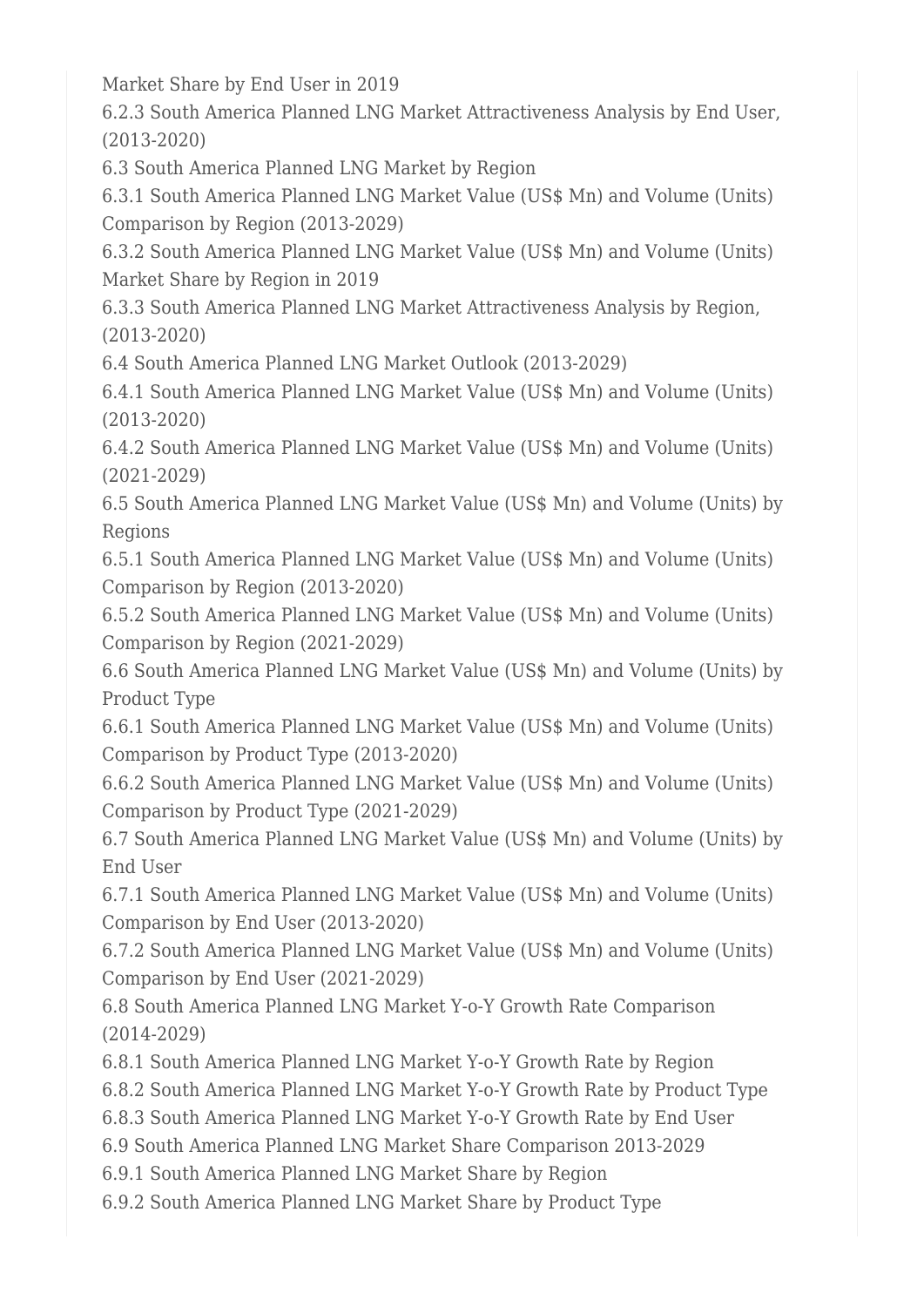6.9.3 South America Planned LNG Market Share by End User

Chapter 7 MEA Planned LNG Market Overview

7.1 MEA Planned LNG Market by Product Type

7.1.1 MEA Planned LNG Market Value (US\$ Mn) and Volume (Units) Comparison by Product Type (2013-2029)

7.1.2 MEA Planned LNG Market Value (US\$ Mn) and Volume (Units) Market Share by Product Type in 2019

7.1.3 MEA Planned LNG Market Attractiveness Analysis by Product Type,

(2013-2020)

7.2 MEA Planned LNG Market by End User

7.2.1 MEA Planned LNG Market Value (US\$ Mn) and Volume (Units) Comparison by End User (2013-2029)

7.2.2 MEA Planned LNG Market Value (US\$ Mn) and Volume (Units) Market Share by End User in 2019

7.2.3 MEA Planned LNG Market Attractiveness Analysis by End User, (2013-2020) 7.3 MEA Planned LNG Market by Region

7.3.1 MEA Planned LNG Market Value (US\$ Mn) and Volume (Units) Comparison by Region (2013-2029)

7.3.2 MEA Planned LNG Market Value (US\$ Mn) and Volume (Units) Market Share by Region in 2019

7.3.3 MEA Planned LNG Market Attractiveness Analysis by Region, (2013-2020) 7.4 MEA Planned LNG Market Outlook (2013-2029)

7.4.1 MEA Planned LNG Market Value (US\$ Mn) and Volume (Units) (2013-2020)

7.4.2 MEA Planned LNG Market Value (US\$ Mn) and Volume (Units) (2021-2029)

7.5 MEA Planned LNG Market Value (US\$ Mn) and Volume (Units) by Regions 7.5.1 MEA Planned LNG Market Value (US\$ Mn) and Volume (Units) Comparison by Region (2013-2020)

7.5.2 MEA Planned LNG Market Value (US\$ Mn) and Volume (Units) Comparison by Region (2021-2029)

7.6 MEA Planned LNG Market Value (US\$ Mn) and Volume (Units) by Product Type 7.6.1 MEA Planned LNG Market Value (US\$ Mn) and Volume (Units) Comparison by Product Type (2013-2020)

7.6.2 MEA Planned LNG Market Value (US\$ Mn) and Volume (Units) Comparison by Product Type (2021-2029)

7.7 MEA Planned LNG Market Value (US\$ Mn) and Volume (Units) by End User

7.7.1 MEA Planned LNG Market Value (US\$ Mn) and Volume (Units) Comparison by End User (2013-2020)

7.7.2 MEA Planned LNG Market Value (US\$ Mn) and Volume (Units) Comparison by End User (2021-2029)

7.8 MEA Planned LNG Market Y-o-Y Growth Rate Comparison (2014-2029)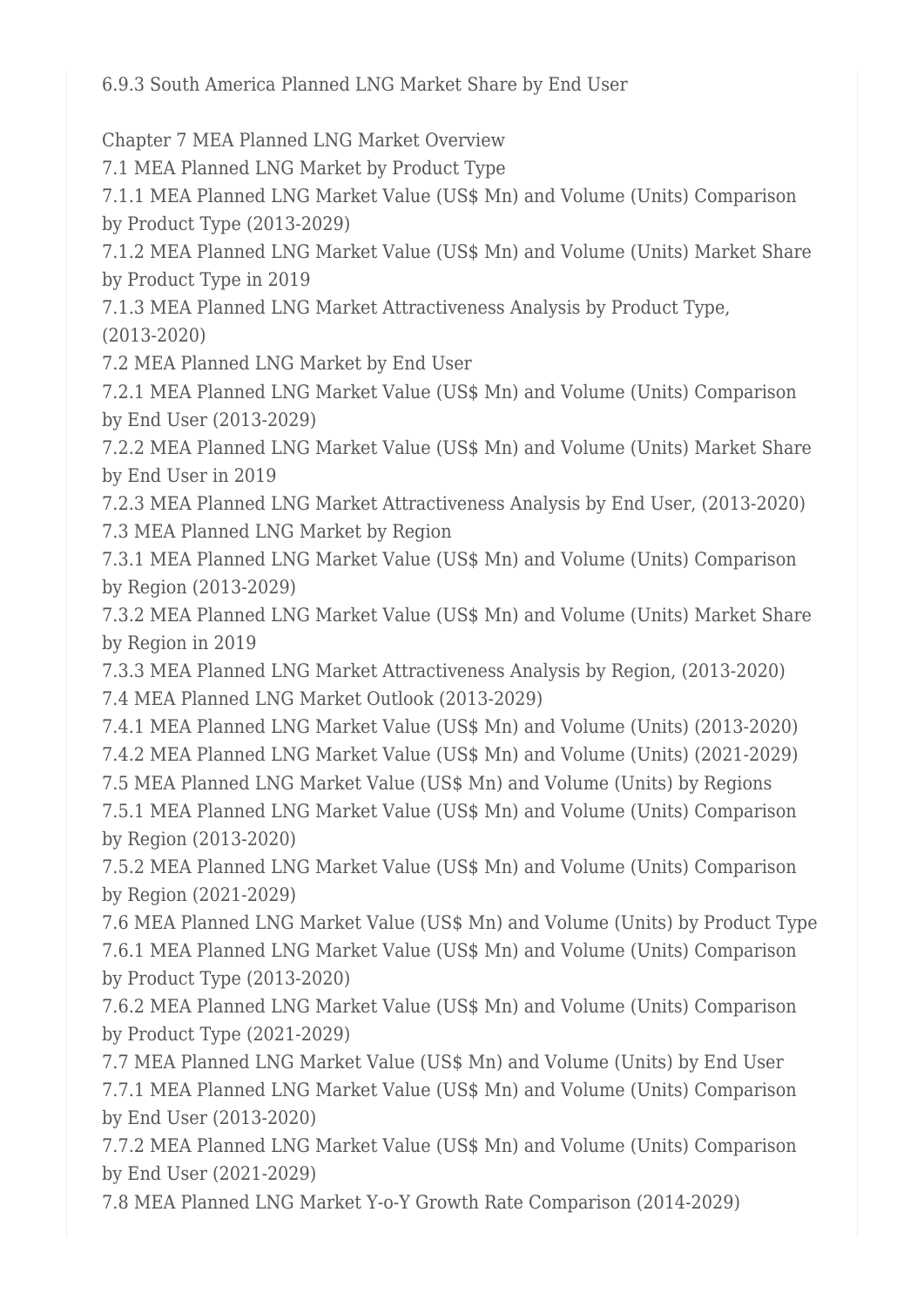7.8.1 MEA Planned LNG Market Y-o-Y Growth Rate by Region 7.8.2 MEA Planned LNG Market Y-o-Y Growth Rate by Product Type 7.8.3 MEA Planned LNG Market Y-o-Y Growth Rate by End User 7.9 MEA Planned LNG Market Share Comparison (2013-2029) 7.9.1 MEA Planned LNG Market Share by Region 7.9.2 MEA Planned LNG Market Share by Product Type 7.9.3 MEA Planned LNG Market Share by End User

Chapter 8 Global Planned LNG Market Company Profiles

- 8.1 Market Competition Scenario Analysis, By Company
- 8.2 Competitor Landscape
- 8.3 Company Share Analysis
- 8.4 Company Profiles
- 8.4.1 Company
- 8.4.1.1 Company Overview
- 8.4.1.2 Business Description
- 8.4.1.3 Product Portfolio
- 8.4.1.4 Key Financials
- 8.4.1.5 Key Developments
- 8.4.1.6 SWOT Analysis

Companies Included : Shell Plc LNG Croatia LLC Chevron Corporation Petrobras Southern Union Company Corpus Christi Liquefaction Freeport LNG Development Sempra Energy ConocoPhillips Queensland Gas Gasum

Chapter 9 Methodology and Data Source 9.1 Research Approach/ Methodology 9.2 Market Size Estimation 9.3 Market Breakdown and Data Triangulation 9.4 Data Source 9.4.1 Secondary Sources